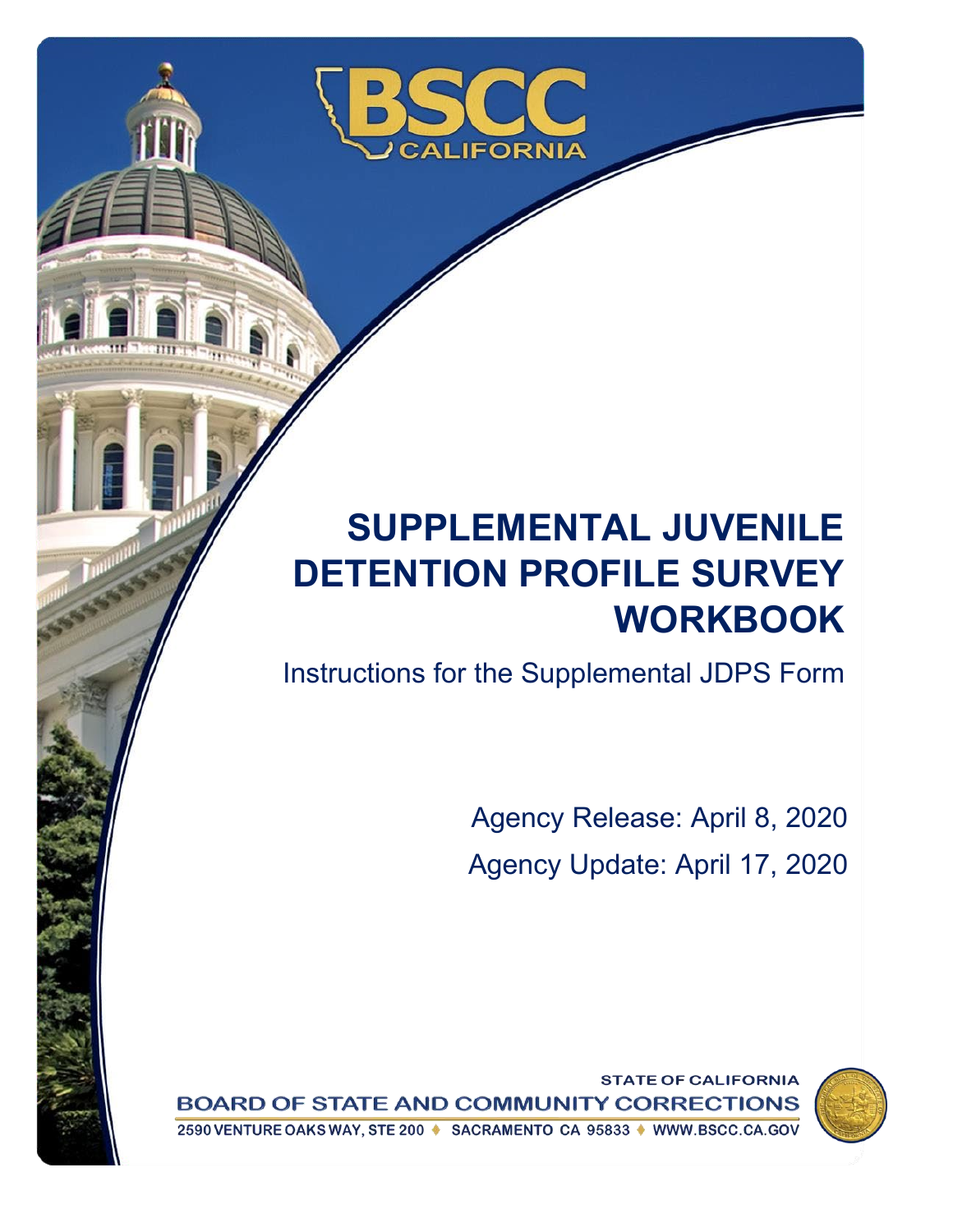# **TABLE OF CONTENTS**

| ABOUT THE SUPPLEMENTAL JUVENILE DETENTION PROFILE SURVEY 1 |  |
|------------------------------------------------------------|--|
|                                                            |  |
|                                                            |  |
|                                                            |  |
|                                                            |  |
|                                                            |  |
|                                                            |  |
|                                                            |  |
|                                                            |  |
|                                                            |  |
|                                                            |  |
|                                                            |  |
|                                                            |  |
|                                                            |  |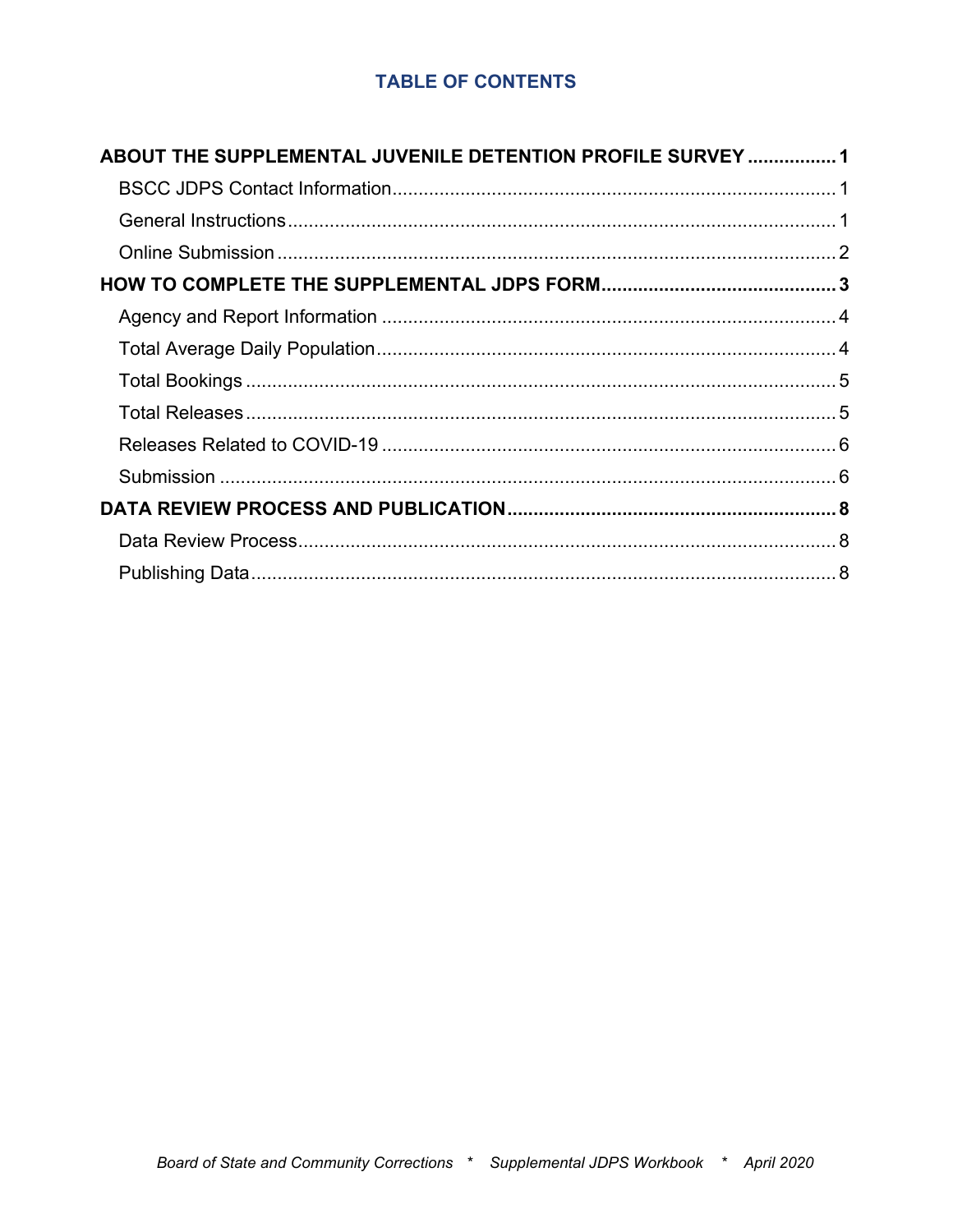## **ABOUT THE SUPPLEMENTAL JUVENILE DETENTION PROFILE SURVEY**

<span id="page-2-0"></span>The Board of State and Community Corrections (BSCC) has implemented a Supplemental Juvenile Detention Profile Survey (JDPS) to collect select data elements on a weekly basis to track coronavirus-related impacts for local juvenile detention facilities. The Supplemental JDPS will require weekly reporting and will be temporary. That is, the BSCC will monitor the situation and when appropriate will stop requesting that local agencies complete the Supplemental JDPS. In addition to completing the Supplemental JDPS, local agencies should continue to submit the monthly and quarterly JDPS as usual.

During this unprecedented public health emergency, it is essential that the most accurate information possible is gathered to provide useful information to government agencies and stakeholders who use the data to understand local juvenile detention populations.

## <span id="page-2-1"></span>**BSCC JDPS Contact Information**

Direct any questions regarding the JDPS to the Research Unit Analyst at [JDPS@bscc.ca.gov](mailto:JDPS@bscc.ca.gov) or (916) 322-8441.

## <span id="page-2-2"></span>**General Instructions**

The Supplemental JDPS must be completed weekly with reports due each Monday by 5:00 p.m. Each report will provide data for the previous week. Each reporting week will begin on Sunday at 12:00 a.m. and end on Saturday at 11:59 p.m. Data for each week will be reported on the first Monday following the end of the week. The first report will be due on April 13, 2020 and will provide data for the week of April 5, 2020 through April 11, 2020.

Example reporting weeks and report due dates are provided in Table 1. Subsequent reporting weeks follow the same pattern.

| <b>Reporting Week</b> |                 |                        |
|-----------------------|-----------------|------------------------|
| <b>Start Date</b>     | <b>End Date</b> | <b>Report Due Date</b> |
| (12:00 a.m.)          | (11:59 p.m.)    | (5:00 p.m.)            |
| April 5, 2020         | April 11, 2020  | April 13, 2020         |
| April 12, 2020        | April 18, 2020  | April 20, 2020         |
| April 19, 2020        | April 25, 2020  | April 27, 2020         |
| April 26, 2020        | May 2, 2020     | May 4, 2020            |

Table 1. *Example reporting weeks and report due dates.*

Each agency is asked to designate one person as the "agency data reporter" regardless of how many facilities there are in the county. At the time of implementation, the BSCC identified this individual as the "agency data reporter" for the monthly and quarterly JDPS. Notify the BSCC of any data reporter changes as soon as possible.

Data reporters are expected to maintain contact with the BSCC and respond to BSCC data inquiries that may arise from the data screening process. If a weekly survey is not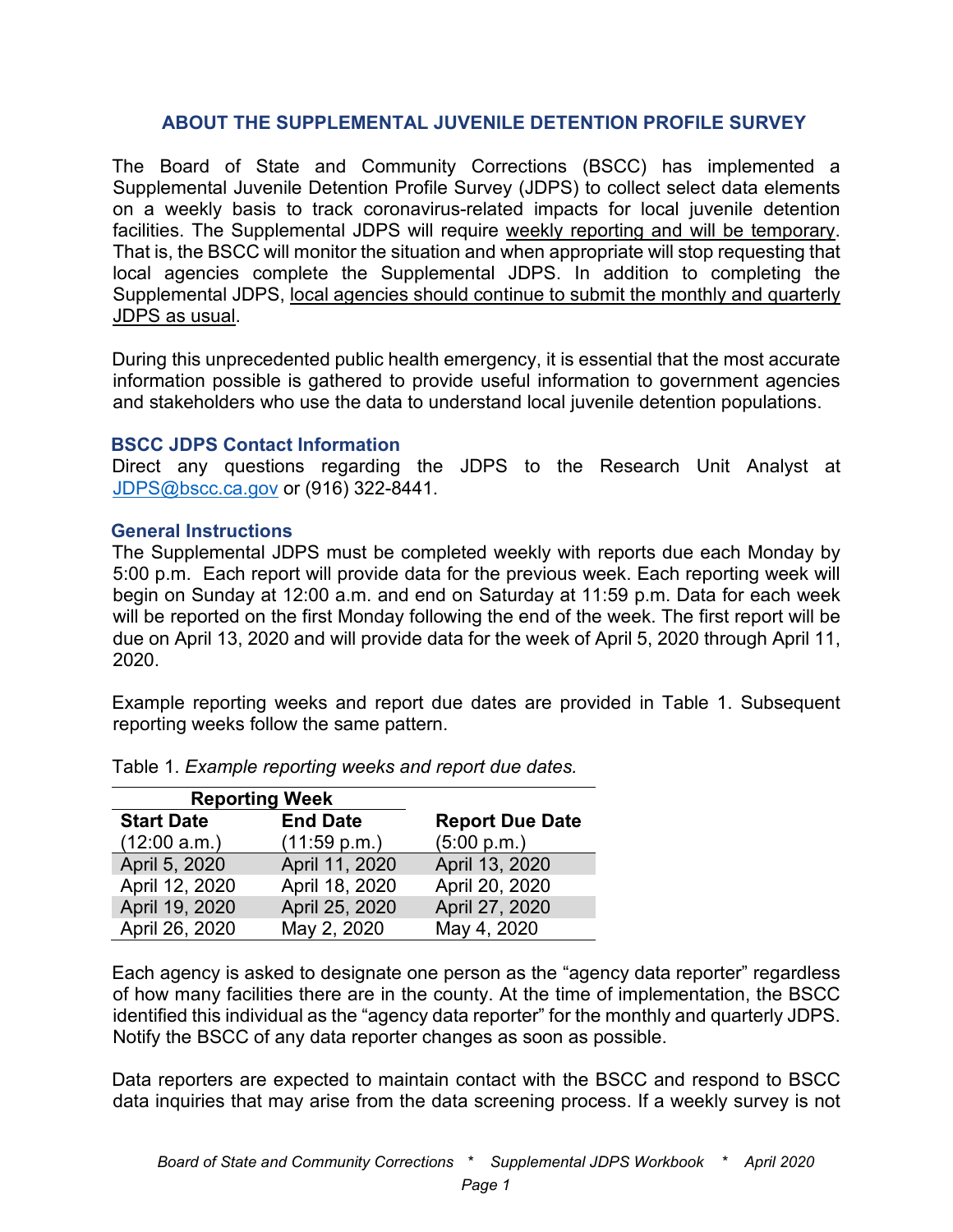turned in on time or data are missing, the BSCC will reach out to the designated agency data reporter for the missing survey and/or data*. Unanswered requests for late and/or missing data will be forwarded to the reporter's Chief Probation Officer by the Chair of the BSCC.*

#### <span id="page-3-0"></span>**Online Submission**

Agency data reporters will receive an email each Monday morning with a link to the online form for data submission. Agency data reporters who do not receive the email or have questions regarding the link should contact the Research Unit Analyst [\(JDPS@bscc.ca.gov\)](mailto:JDPS@bscc.ca.gov). A snapshot of the online form is provided below in Figure 1.

#### Figure 1. *Online form to submit Supplemental JDPS data.*

Agency and Report Information

| <b>Person Reporting *</b>                        |                                                                                                                                                                                                                                                                                |
|--------------------------------------------------|--------------------------------------------------------------------------------------------------------------------------------------------------------------------------------------------------------------------------------------------------------------------------------|
| <b>Email Address *</b>                           |                                                                                                                                                                                                                                                                                |
| Reporting Week Start Date *                      | Please select the start date of the Reporting Week being submitted.                                                                                                                                                                                                            |
| Apr. 5, 2020                                     |                                                                                                                                                                                                                                                                                |
| Supplemental JDPS Data                           |                                                                                                                                                                                                                                                                                |
| Total Average Daily Population (ADP) *           | The ADP should reflect the number obtained during a consistently made daily youth count (usually<br>at or near midnight) across all facilities in the county, adding these daily counts together for the<br>week, and dividing this sum by the number of days in the week (7). |
| Total Bookings *                                 | Indicate the total number of bookings across all facilities in the county for the week.                                                                                                                                                                                        |
| <b>Total Releases *</b>                          | Indicate the total number of releases across all facilities in the county for the week.                                                                                                                                                                                        |
| <b>Releases Related to COVID-19</b><br>COVID-19? | Of the number of releases reported above, how many were done to mitigate the possible impact of                                                                                                                                                                                |
|                                                  |                                                                                                                                                                                                                                                                                |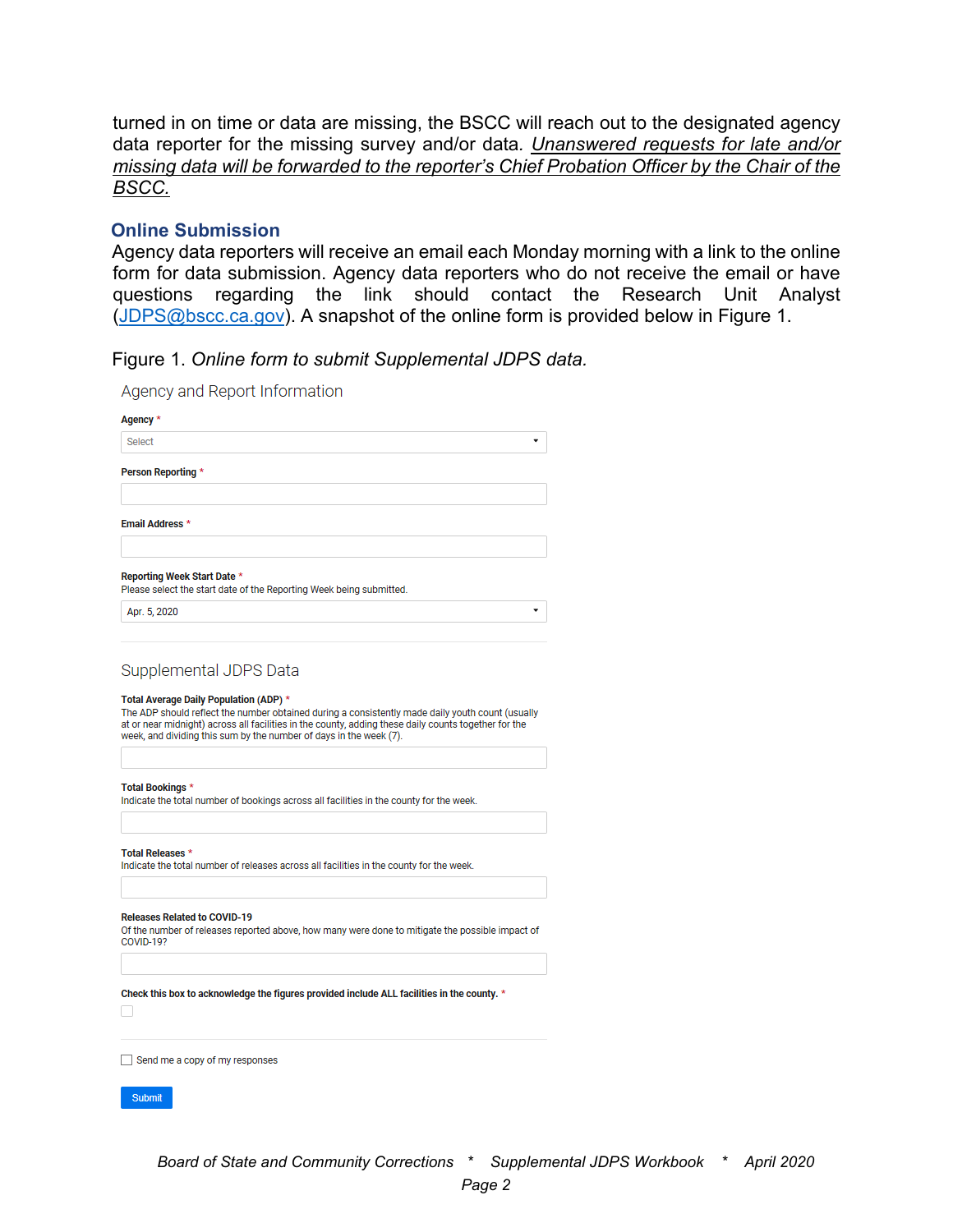# **HOW TO COMPLETE THE SUPPLEMENTAL JDPS FORM**

<span id="page-4-0"></span>Specific instructions for each component of the Supplemental JDPS are provided in the sections that follow. General instructions for completing the survey are:

- All data provided should be at the county level. That is, inclusive of all facilities within the county.
- For data entry, some cells have dropdown menus to select your response. For these cells, please use the dropdown menus.
- For data-related cells, you can click each individual cell to enter data, but you may find it easier to tab from cell to cell to move through the data entry page. Enter only numeric values in these cells. Do not enter alphanumeric characters.
- If you would like a copy of your responses, check the box labeled "Send me a copy of my responses" and enter your email address (a new box for this will appear) prior to clicking the "Submit" button.
- To submit entered data, click the "Submit" button at the bottom of the page. If you are missing any required data and/or there is a data validation error message, corrections are required before the survey data can be submitted.
- After clicking the "Submit" button, the message below will appear at the bottom of the page (Figure 2). If you do not see the message below, your data was not transmitted.
- If you entered a report online and need to submit a corrected copy or correct a specific data element, please contact the Research Unit Analyst [\(JDPS@bscc.ca.gov\)](mailto:JPS@bscc.ca.gov).

Figure 2. *Confirmed submission notice.*

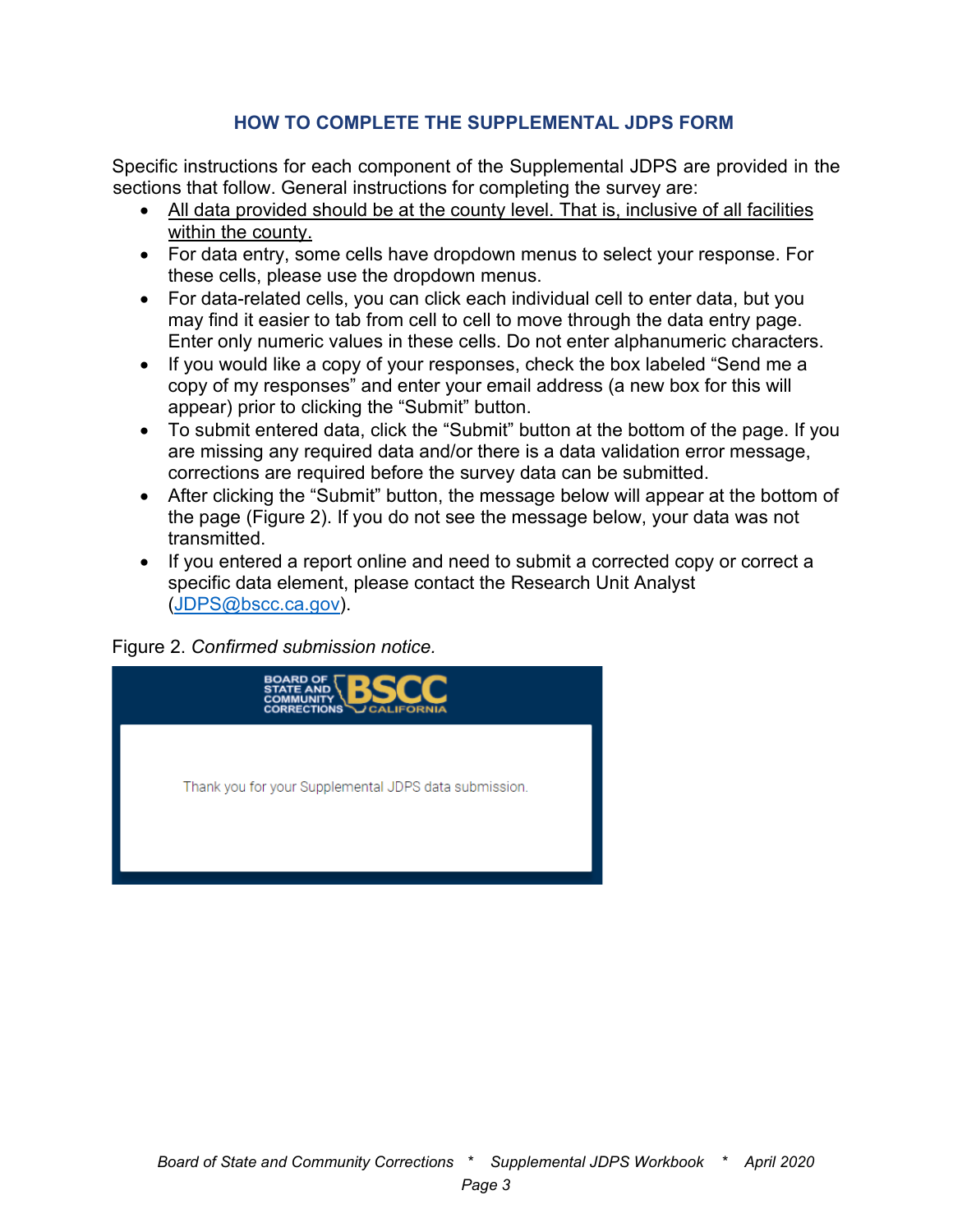## <span id="page-5-0"></span>**Agency and Report Information**

Figure 3 provides a snapshot of the Agency and Report Information section.

Figure 3. *Agency and Report Information section.* 

| Agency *                                                                                           |  |
|----------------------------------------------------------------------------------------------------|--|
| <b>Select</b>                                                                                      |  |
| <b>Person Reporting *</b>                                                                          |  |
| <b>Email Address *</b>                                                                             |  |
| Reporting Week Start Date *<br>Please select the start date of the Reporting Week being submitted. |  |
| Apr. 5, 2020                                                                                       |  |

To complete this section:

- Select your agency from the "Agency" dropdown.
- Enter the name of the reporting person.
- Enter the reporting person's email address.
- Verify that the "Reporting Week Start Date" is accurate for the data being reported. This will auto-populate with the start date for the current reporting period. Use the dropdown to modify the date if providing data for a previous week.

Please note that the form requires that these fields are completed before the form can be submitted.

#### <span id="page-5-1"></span>**Total Average Daily Population**

Figure 4 provides a snapshot of the Total Average Daily Population (ADP) data field.

#### Figure 4. *Total Average Daily Population data field.*

#### Total Average Daily Population (ADP) \*

The ADP should reflect the number obtained during a consistently made daily youth count (usually at or near midnight) across all facilities in the county, adding these daily counts together for the week, and dividing this sum by the number of days in the week (7).

To complete this field:

• The ADP should reflect the number obtained during a consistently made daily youth count (usually at or near midnight), adding these daily counts together for the week, and dividing this sum by the number of days in the week (7).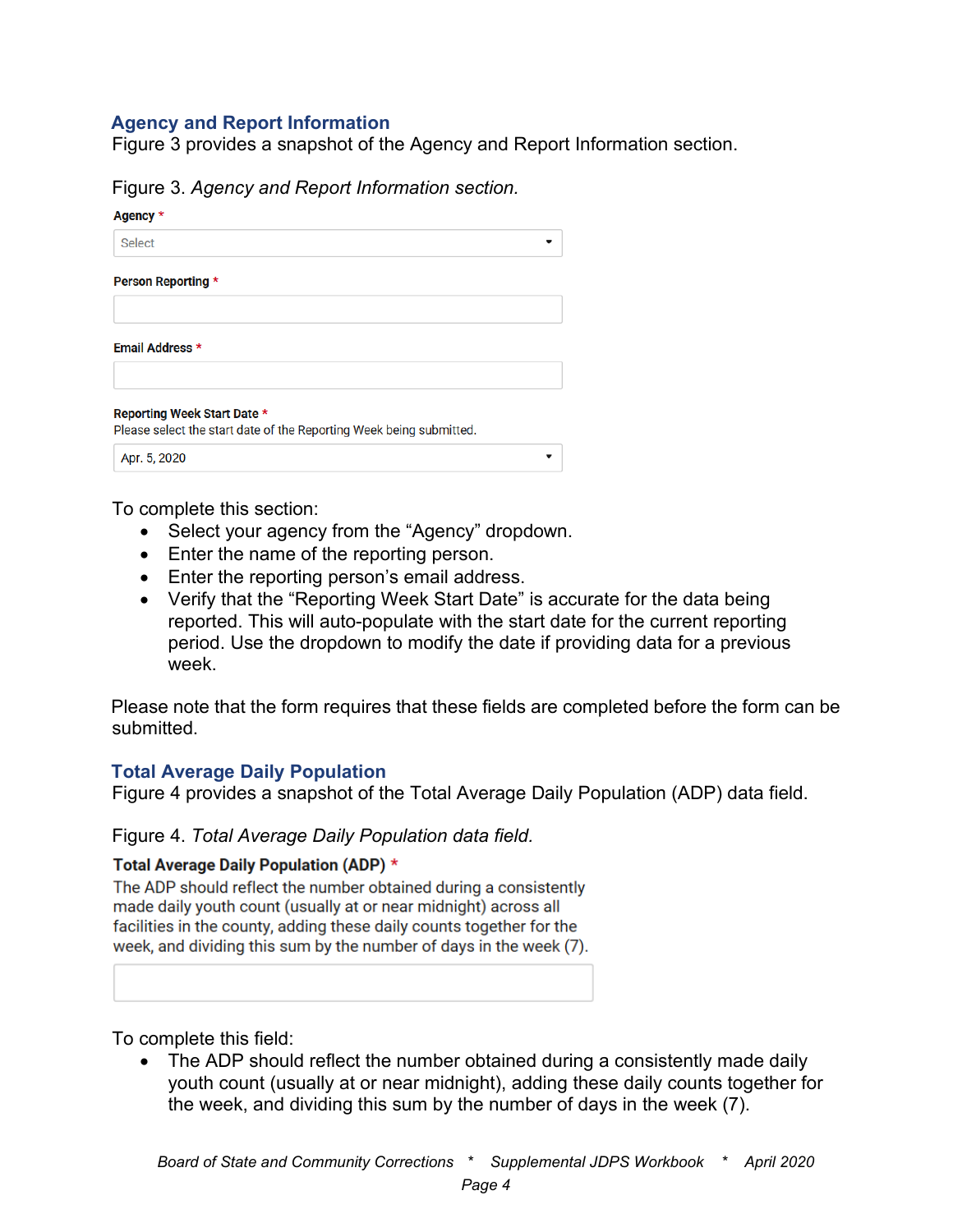- The daily counts should include all facilities in the county during a given week.
- All numbers should be entered rounded to the nearest whole number.
- The daily youth count should include all youth (including those under contract from any agency/county) assigned to all single/double and multiple occupancy rooms.

Please note that the form requires that this field is completed before the form can be submitted.

## <span id="page-6-0"></span>**Total Bookings**

A snapshot of the Total Bookings data field is provided below in Figure 5.

## Figure 5. *Total Bookings data field.*

#### **Total Bookings \***

Indicate the total number of bookings across all facilities in the county for the week.

To complete this field:

- Indicate the actual number of individuals rather than an average daily number of bookings.
- Indicate the total number of bookings for the week between Sunday at 12:00 am through Saturday at 11:59 p.m.
- Include court remands in this count.
- Data provided should be a whole number without decimals.

Please note that the form requires that this field is completed before the form can be submitted.

## <span id="page-6-1"></span>**Total Releases**

A snapshot of the Releases data field is provided below in Figure 6.

Figure 6. *Total Releases data field.*

#### **Total Releases \***

Indicate the total number of releases across all facilities in the county for the week.

To complete this field:

- Indicate the actual number of individuals released rather than an average daily number of releases or average length of stay.
- Indicate the total number of individuals released during the week between Sunday at 12:00 am through Saturday at 11:59 p.m.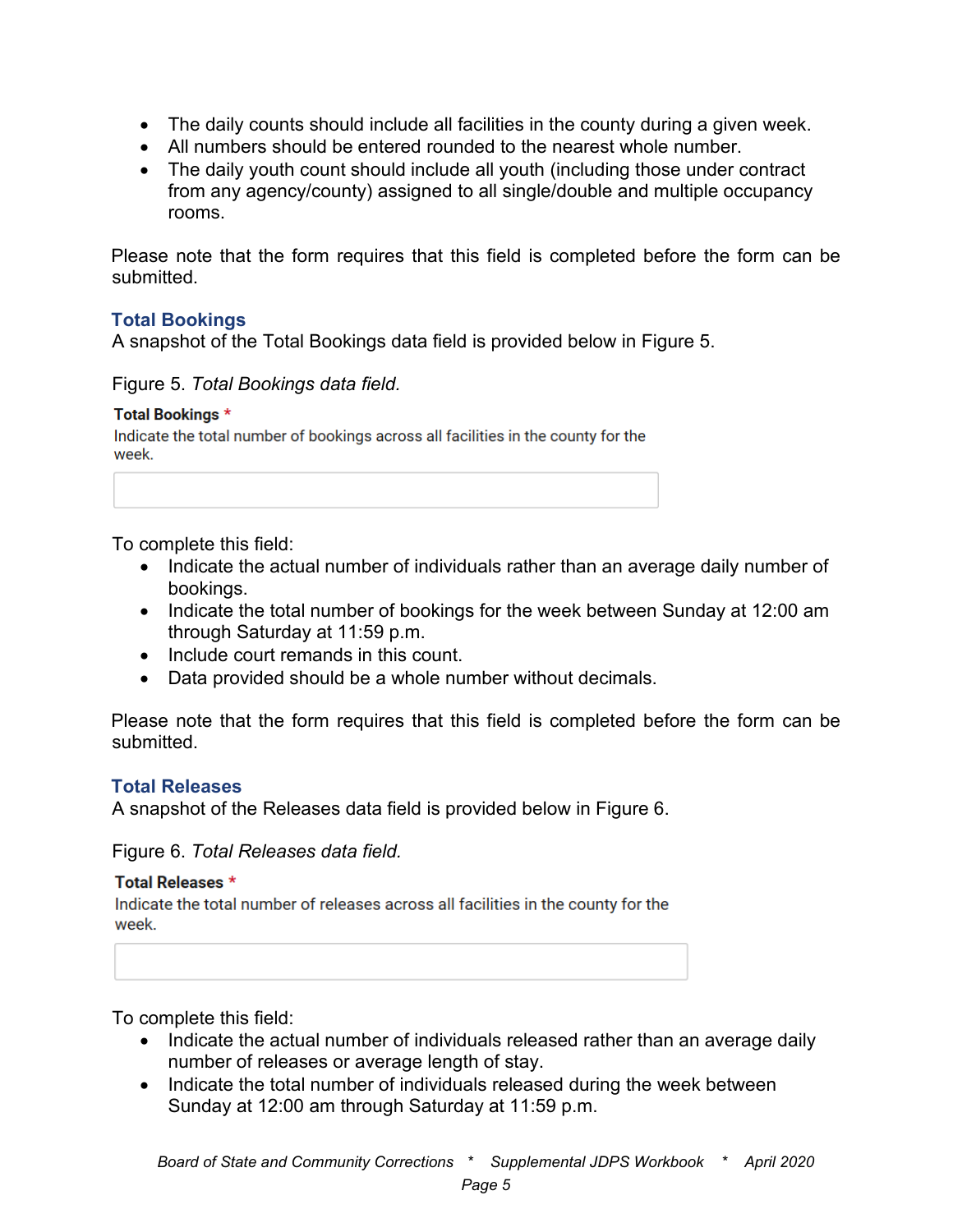- The count should include individuals who were released upon completion of a commitment and those released for other reasons.
- Data provided should be a whole number without decimals.

Please note that the form requires that this field is completed before the form can be submitted.

#### <span id="page-7-0"></span>**Releases Related to COVID-19**

Figure 7 provides a snapshot of the Releases Related to COVID-19 data field.

#### Figure 7. *Releases Related to COVID-19 data field.*

#### **Releases Related to COVID-19**

Of the number of releases reported above, how many were done to mitigate the possible impact of COVID-19?

To complete this field:

- Of the number of releases reported above for Total Releases (Figure 6), indicate the total number of individuals who were released to mitigate the possible impact of COVID-19?
- Examples of such releases may include but are not limited to creating social distancing space, necessary for quarantine, transfer for hospital care, inability to transfer to other detention facility, or unavailability of court proceedings.
- Data provided should be a whole number without decimals.
- The value of the data provided should be less than or equal to the value reported for the Total Releases.

#### <span id="page-7-1"></span>**Submission**

Figure 8 provides a snapshot of the remaining fields related to form submission.

Figure 8. *Remaining fields related to form submission.* 

Check this box to acknowledge the figures provided include ALL facilities in the county. \*

Send me a copy of my responses

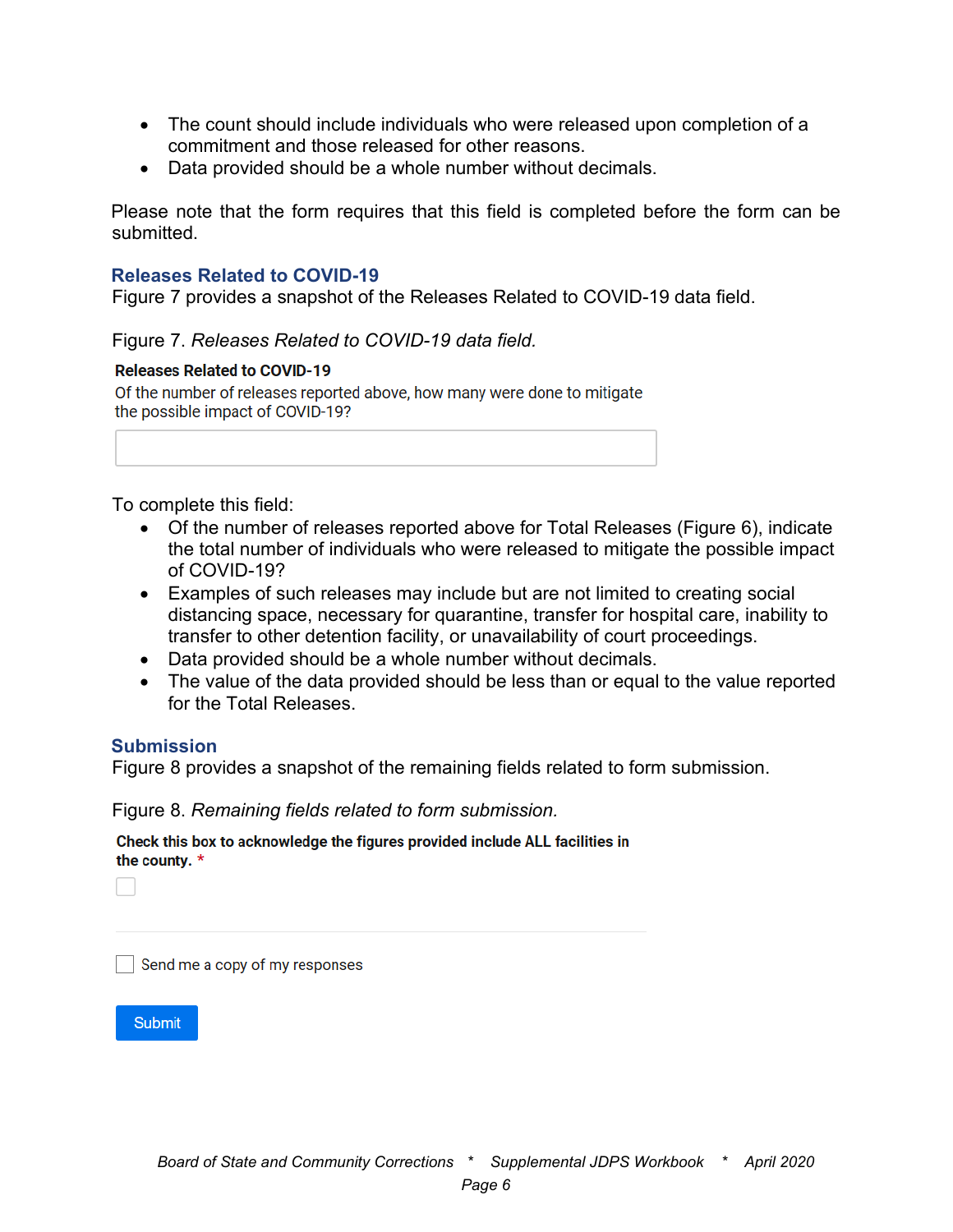To complete this section:

- Check the box indicating that the data provided in the Supplemental JDPS form is inclusive of all facilities in your county. This box must be checked to submit the form.
- If you would like to receive a copy of your responses by email, check the box "send me a copy of my responses." When selected, a new text box will appear to type in your email address. If this box is checked, an email address must be entered to submit the form.
- Click on the Submit button to complete the submission process.
- Remember, if you entered a report online and need to submit a corrected copy or correct a specific data element, please contact the Research Unit Analyst [\(JDPS@bscc.ca.gov\)](mailto:JPS@bscc.ca.gov).